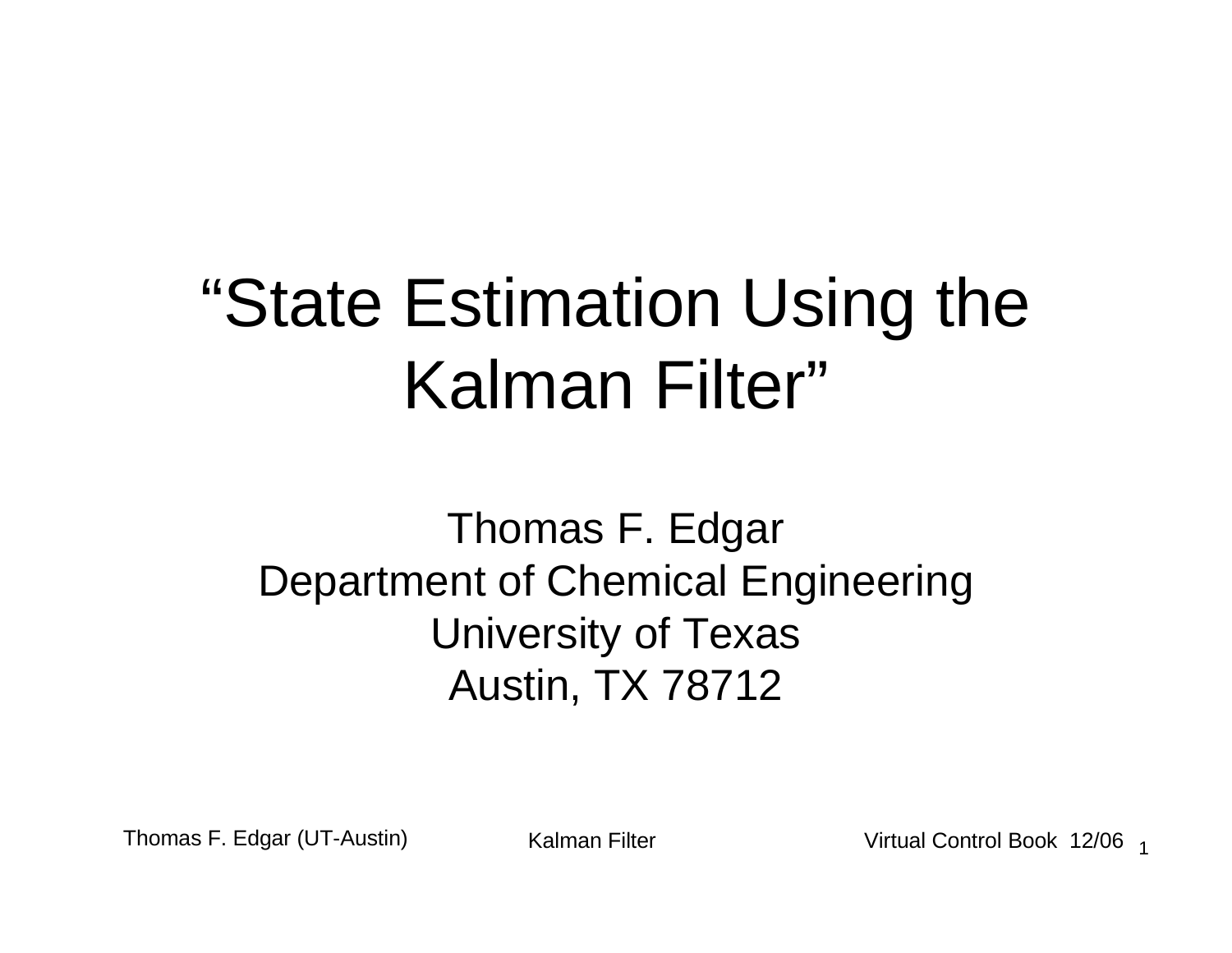# **Outline**

- Introduction
- Basic Statistics for Linear Dynamic Systems
- State Estimation
- Kalman Filter Algorithm and Properties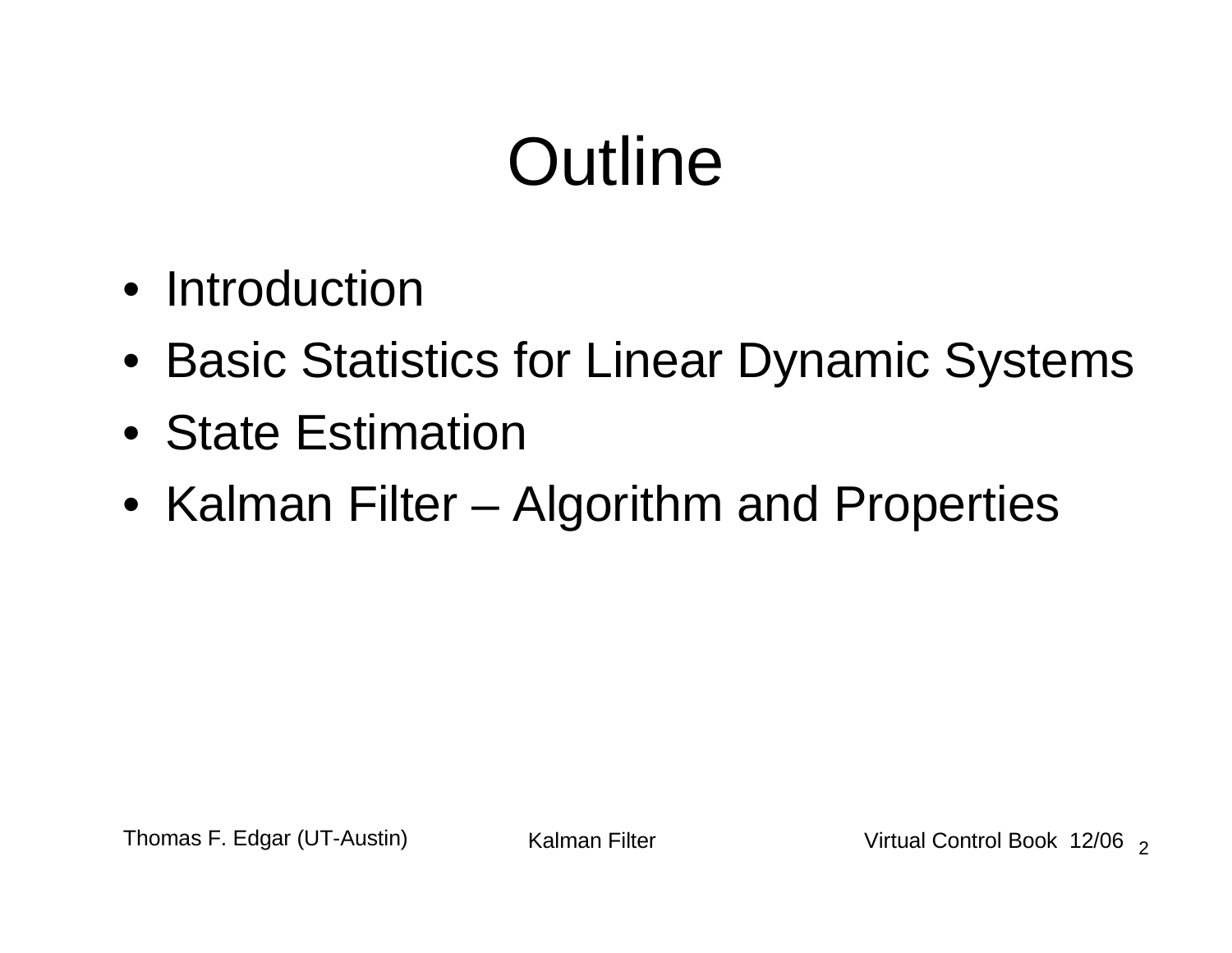# Control with Limited/Noisy **Measurements**

- (1) Some variables may not be measurable in real time
- (2) Noise in the instruments and in the process may give erroneous data for control purposes

Solution: Use Kalman Filter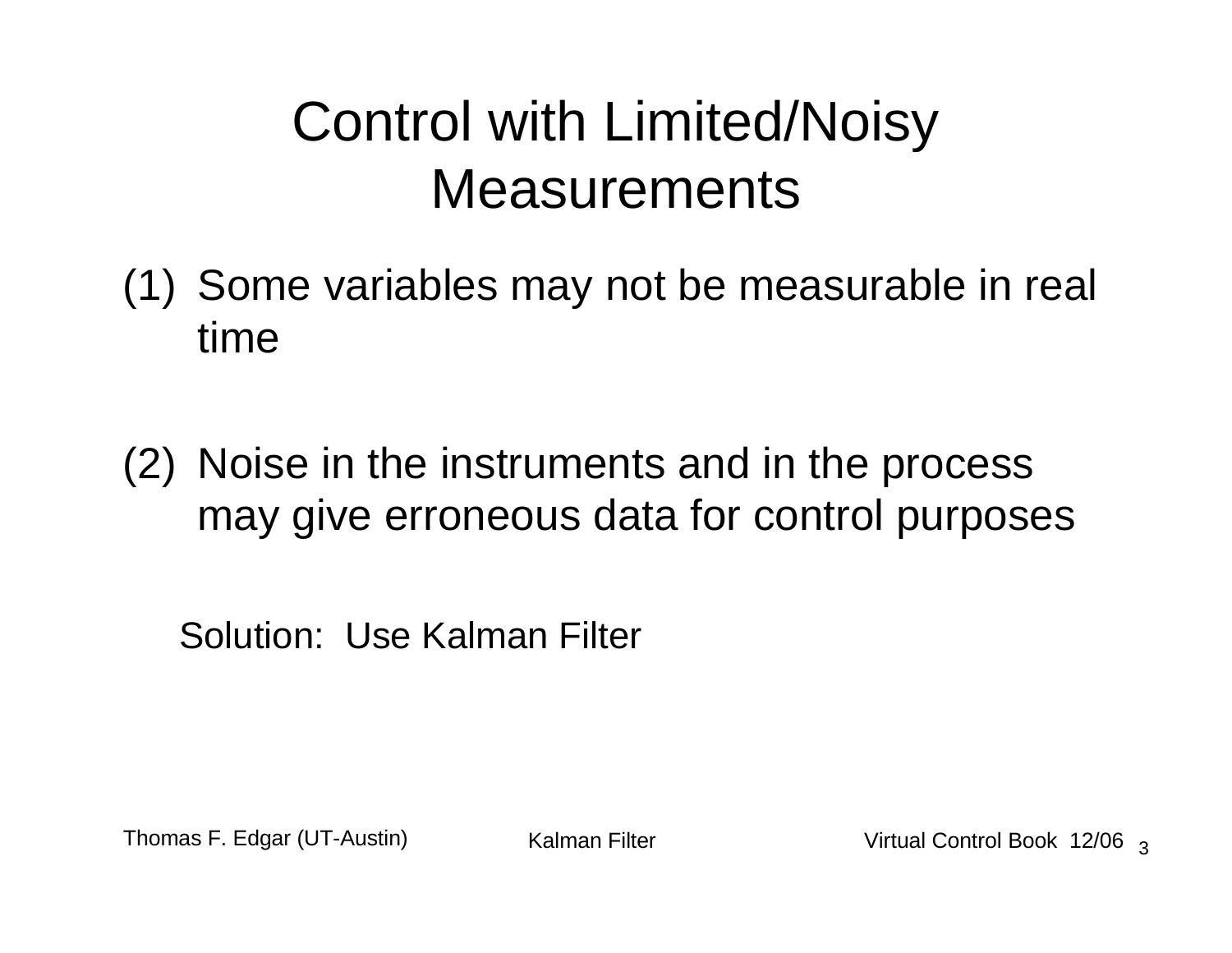

 $Ex$ 

turbulent flow,temperature sensorin boiling liquid

<u>mean (expected) value of r.v.</u> :

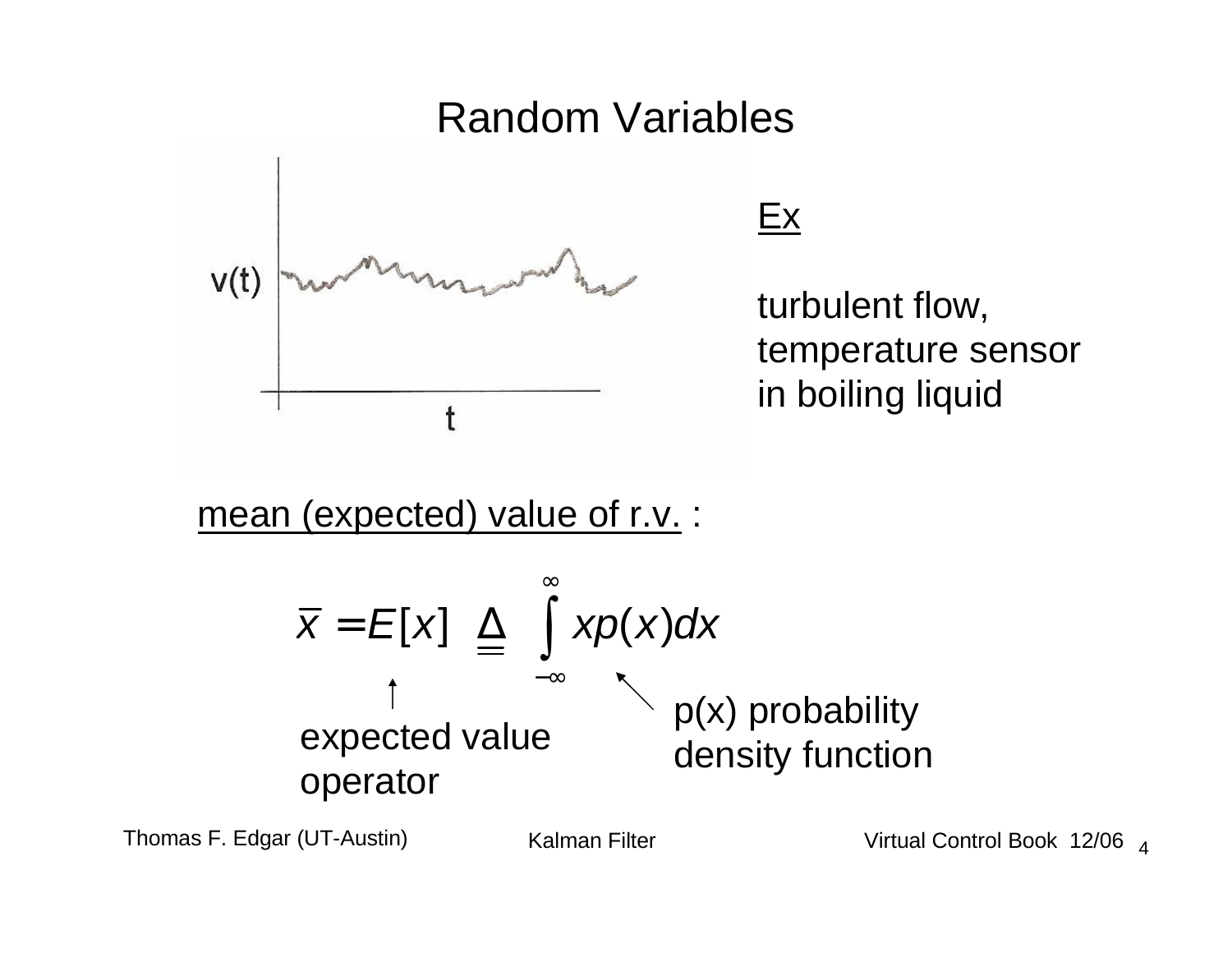Definition of Variance and Covariance

$$
Var(x) \triangleq E\left[\left(x - \overline{x}\right)^{2}\right] \triangleq \frac{\sqrt{1 - \overline{x}}(x - \overline{x})(x - \overline{x})}{\int_{-\infty}^{\infty} (x - \overline{x})^{2} p(x) dx}
$$
  
[var(x)] <sup>$\frac{1}{2}$</sup>  =  $\sigma$  (standard deviation)

for two random variables, x and y, the degree of their dependence is indicated by covariance  $=$   $\mathsf{cov}(x, y) \underline{\Delta} \mathrel{E} |(x - x)(y - y)$  $\text{cov}(x, y) \underline{\triangle} \ \overline{E}\left[ (x - \overline{x})(y - \overline{y}) \right]$ 

$$
cov(x, y) = E[xy] - \overline{x} \overline{y}
$$
  
cov(x, x) = var x = E[x<sup>2</sup>] - (\overline{x})<sup>2</sup>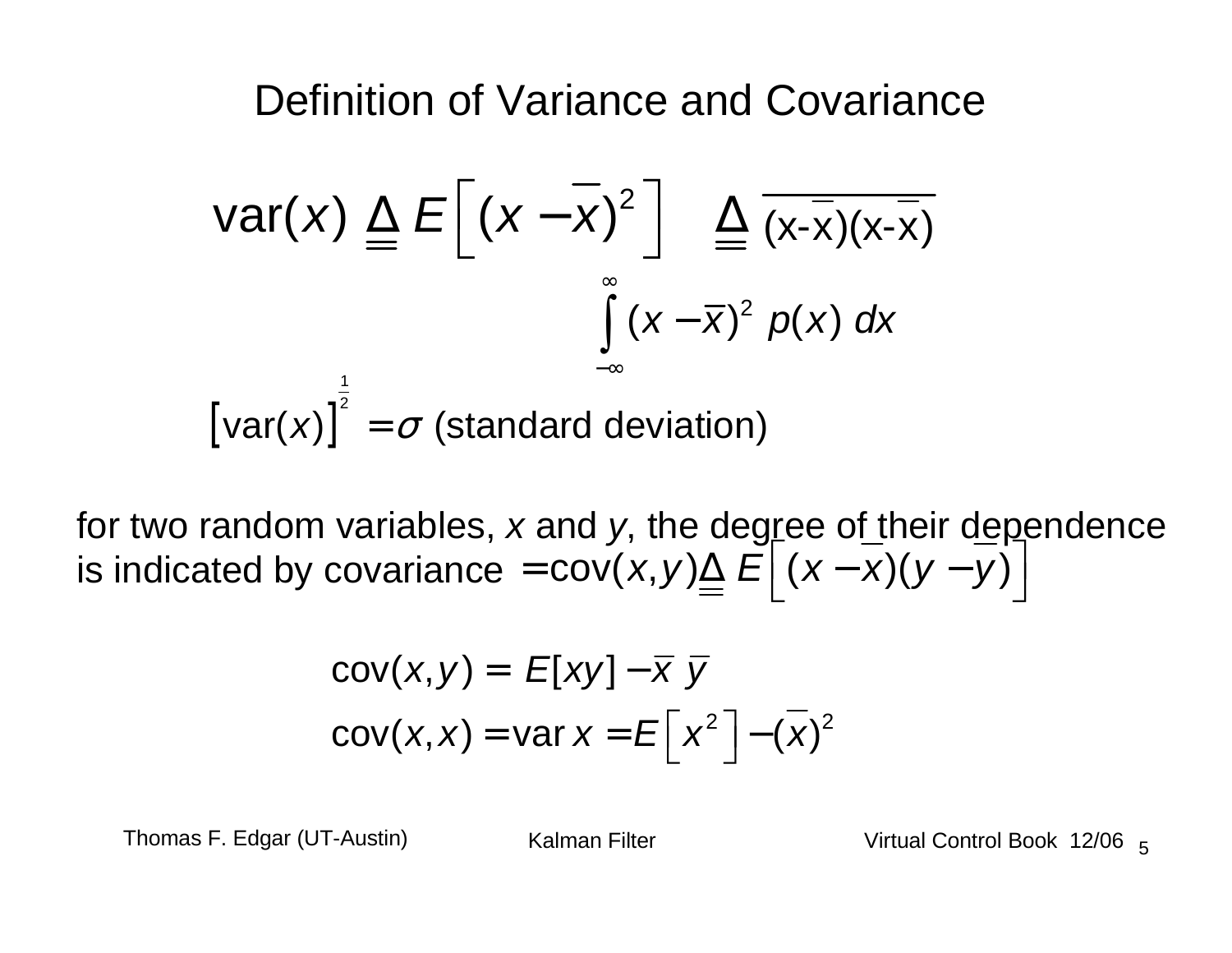Correlation Coefficient

$$
\rho(x, y) \underline{\triangle} \frac{\text{cov}(x, y)}{\sqrt{\text{var}(x) \text{var}(y)}}
$$
  
-1 \le \rho \le +1 |\rho| \to 1

highly correlated

$$
\left\vert \rho\right\vert \rightarrow0
$$

uncorrelated

extension to multivariable case:

covariance matrix $\frac{P}{E} \triangleq E \left| (x - x) (x - x)^T \right|$  $\left[ (x-\overline{x})(x-\overline{x})^{\top} \right]$  $P_{ij} = \text{cov}( X_{i,} X_{j} )$  $\underline{P} = \underline{P}^T \quad \underline{P} \ge 0 \quad p_{ij} = \text{var } x_{ij}$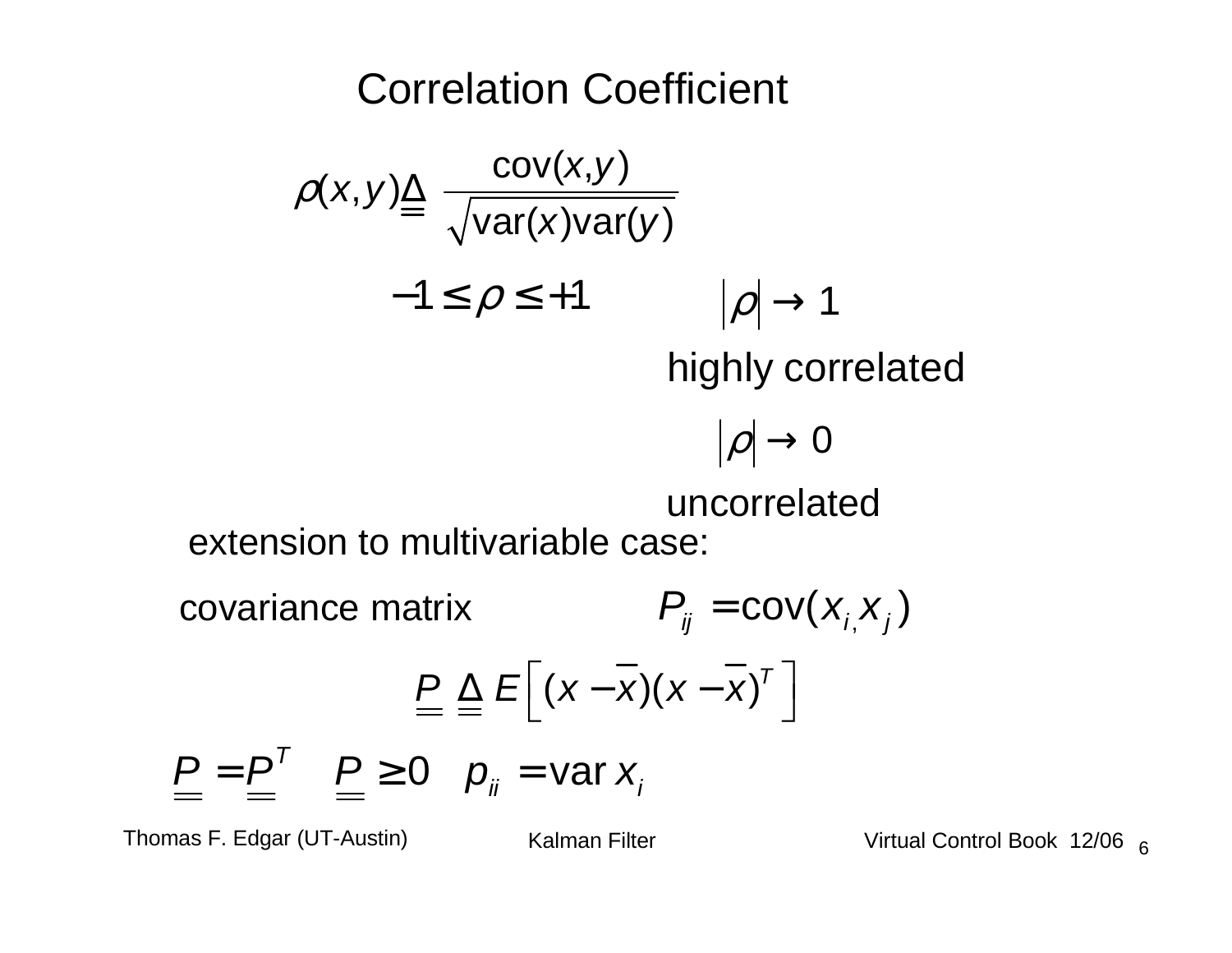#### State Estimation

Object: Using data (which is filtered), reconstruct valuesfor unmeasured state variables

Definitions:

\n
$$
\text{mean} = \overline{x} = \frac{1}{N} \sum_{i=1}^{N} x_i
$$
\n
$$
\sigma^2 = \sum (x_i - \overline{x})^2
$$

σ<sup>2</sup> large, lots of scatter! single data pt. is unreliable

Example: 2 measurements of equal reliability

$$
(x_p, x_r) \rightarrow x_f
$$
\n
$$
\frac{x_p + x_r}{2} = x_f
$$
\n
$$
\frac{2}{\left(\frac{p}{2}\right)^2} = x_f
$$
\n
$$
\frac{2}{\left(\frac{p}{2}\right)^2} = x_f
$$
\n
$$
\frac{2}{\left(\frac{p}{2}\right)^2} = x_f
$$
\n
$$
\frac{2}{\left(\frac{p}{2}\right)^2} = x_f
$$
\n
$$
\frac{2}{\left(\frac{p}{2}\right)^2} = x_f
$$
\n
$$
\frac{2}{\left(\frac{p}{2}\right)^2} = x_f
$$
\n
$$
\frac{2}{\left(\frac{p}{2}\right)^2} = x_f
$$
\n
$$
\frac{2}{\left(\frac{p}{2}\right)^2} = x_f
$$
\n
$$
\frac{2}{\left(\frac{p}{2}\right)^2} = x_f
$$
\n
$$
\frac{2}{\left(\frac{p}{2}\right)^2} = x_f
$$
\n
$$
\frac{2}{\left(\frac{p}{2}\right)^2} = x_f
$$
\n
$$
\frac{2}{\left(\frac{p}{2}\right)^2} = x_f
$$
\n
$$
\frac{2}{\left(\frac{p}{2}\right)^2} = x_f
$$
\n
$$
\frac{2}{\left(\frac{p}{2}\right)^2} = x_f
$$
\n
$$
\frac{2}{\left(\frac{p}{2}\right)^2} = x_f
$$
\n
$$
\frac{2}{\left(\frac{p}{2}\right)^2} = x_f
$$
\n
$$
\frac{2}{\left(\frac{p}{2}\right)^2} = x_f
$$
\n
$$
\frac{2}{\left(\frac{p}{2}\right)^2} = x_f
$$
\n
$$
\frac{2}{\left(\frac{p}{2}\right)^2} = x_f
$$
\n
$$
\frac{2}{\left(\frac{p}{2}\right)^2} = x_f
$$
\n
$$
\frac{2}{\left(\frac{p}{2}\right)^2} = x_f
$$
\n
$$
\frac{2}{\left(\frac{p}{2}\right)^2} = x_f
$$
\n
$$
\frac{2}{\left(\frac{p}{2}\right)^2} = x_f
$$
\n
$$
\frac{2}{\left(\frac{p}{2}\right)^2} = x_f
$$
\n $$ 

7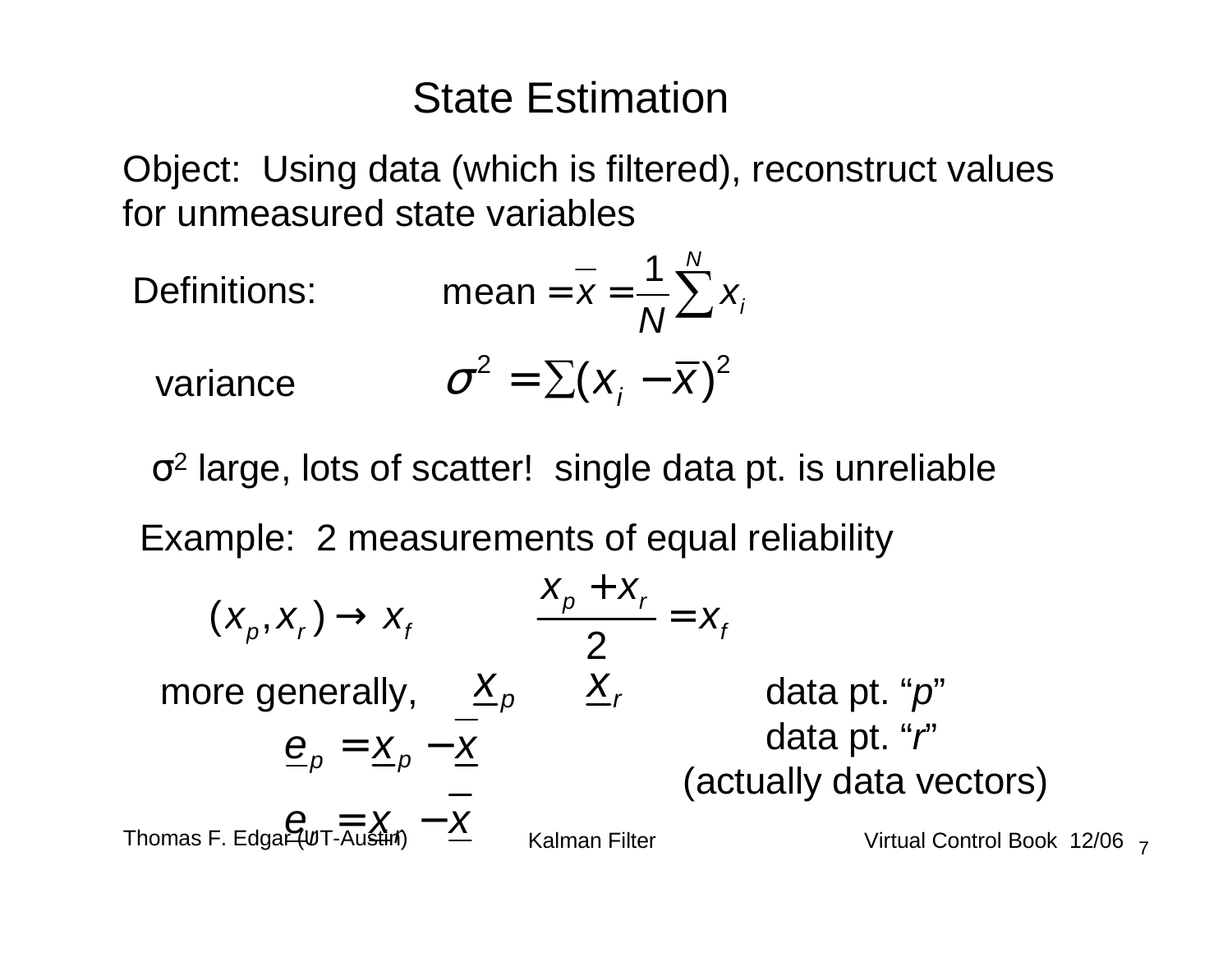#### Thomas F. Edgar (UT-Austin) <sup>—</sup>′ Kalman Filter Virtual Control Book 12/06 error vectors  $\;\rightarrow\;$  error covariance matrices  $\begin{matrix} \boldsymbol{e}_{_{\rho_{\!\scriptscriptstyle 1}}} \boldsymbol{e}_{_{\rho_{\!\scriptscriptstyle 1}}} & \boldsymbol{e}_{_{\rho_{\!\scriptscriptstyle 1}}} \boldsymbol{e}_{_{\rho_{\!\scriptscriptstyle 2}}} \end{matrix}$  $\bm{e}_{_{\bm{p_2}}}\bm{e}_{_{\bm{p_2}}}$  $\bm{\mathsf{e}}_{_{\bm{\rho}_{{}_{\bm{n}}}}} \bm{\mathsf{e}}_{_{\bm{\rho}_{{}_{\bm{n}}}}}$  $\overline{e_{p}e_{p}^{\tau}} = \begin{bmatrix} \overline{e_{p_{1}}e_{p_{1}}} & \overline{e_{p_{1}}e_{p_{2}}} & \cdots \\ & \overline{e_{p_{2}}e_{p_{2}}} & \ddots \\ & & \overline{e_{p_{n}}e_{p_{n}}} \end{bmatrix}$ Similarly,  $\underline{R}$  = combine  $\underline{\boldsymbol{x}}_p$  and  $\underline{\boldsymbol{x}}_r$  to find  $\underline{\boldsymbol{x}}_f$  ${\bf x}_f = ({\bf I} - {\bf E}){\bf x}_p + {\bf E}({\bf x}_r) = {\bf x}_p + {\bf E}({\bf x}_r - {\bf x}_p)$  ${\bf \underline{e}}_f=({\bf \underline{l}}-{\bf \underline{F}})\;{\bf \underline{e}}_p+{\bf \underline{F}}\;{\bf \underline{e}}_r \qquad\qquad\qquad {\bf \underline{F}}:$  weighting matrix The covariance matric of  $\underline{\mathbf{e}}_f$  is  $\underline{H}$  =  $\underline{P}$  -  $\underline{F}$   $\underline{P}$  -  $\underline{P}$   $\underline{F}^T$  +  $\underline{F}$  ( $\underline{P}$  +  $\underline{R}$ )  $\underline{F}^T$ (no correlation between  $\underline{\mathbf{e}}_r$  and  $\underline{\mathbf{e}}_p$ )<br>homas F. Edgar (UT-Austin)  $\frac{P}{P} = \frac{1}{P} \frac{1}{P}$ *T* $e_{r}e_{r}$ State Estimation (cont'd)

Virtual Control Book 12/06 <sub>8</sub>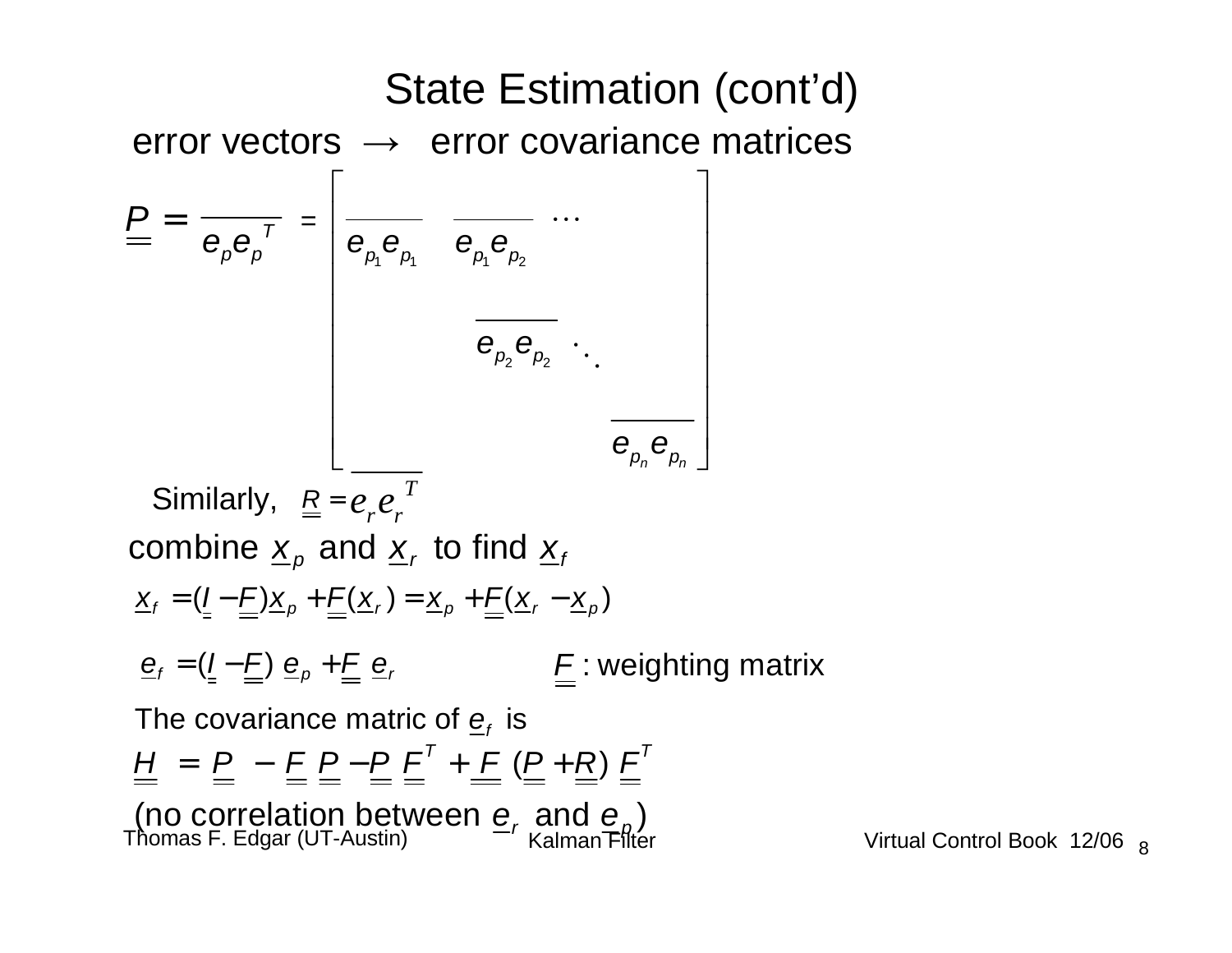Select  $\digamma$  so that  $\ \sum\limits_{i}{{\mathsf{e}_{\!f_i}}^2}\>$  is a minimum (least squares estimate or minimum variance estimate) $\mathcal{F}^{opt} = P ( P + R )^{-1}$  $\sum_i \mathcal{F}_i$ ∑e

scalar example:

$$
\begin{array}{lll}\n\text{(a)} & P = q^2 & F = \frac{1}{2} \\
R = q^2 & \end{array}
$$

(b)  $P >> R$   $F=1$  (select  $x<sub>r</sub>$ )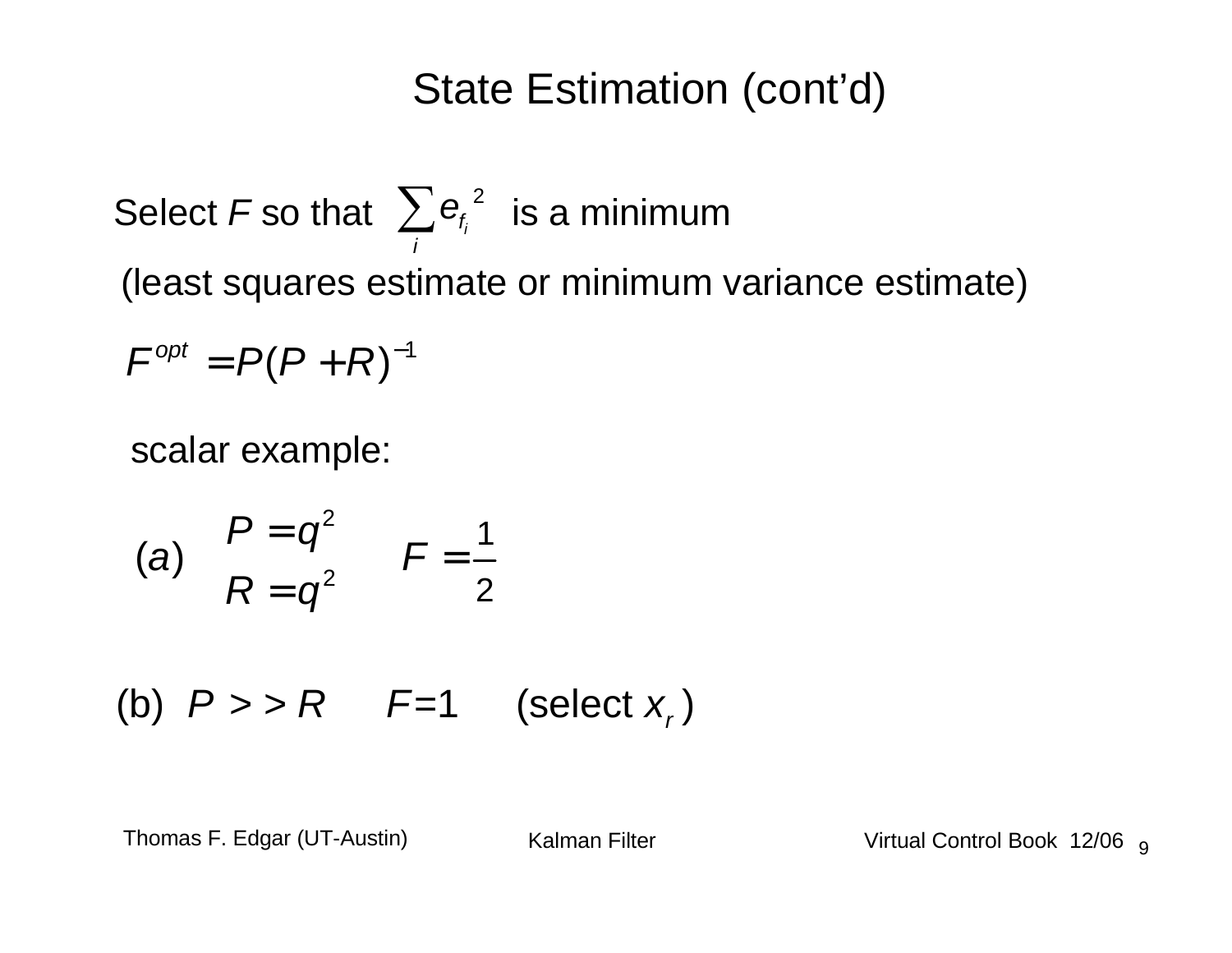For dynamic systems, we have 2 sources of information:

- $(x_p)$  (1) state equation (and previous state estimates)
- $(x<sub>r</sub>)$  (2) new measurements at time step k (but # measurements  $\leq$  # states)

$$
x(k) = A (k-1) x (k-1) + G (k-1) w (k-1)
$$

linear dynamic system;  $w =$  process noise

state variables  $x_{n \times 1}$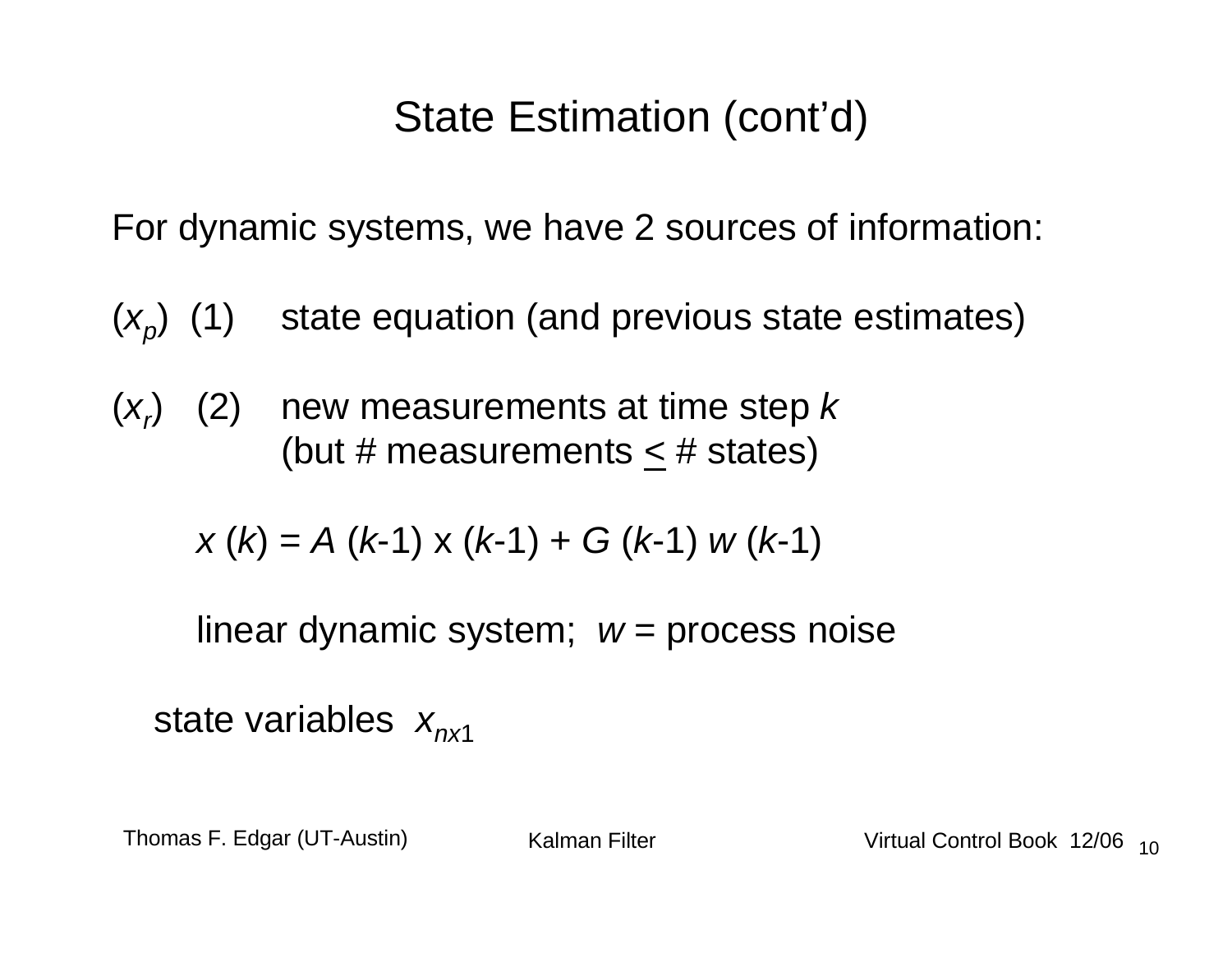$$
y(k) = Cx(k) + v(k)
$$

1 ${\mathcal Y}_{\ell \mathsf{x} \mathsf{1}} \hspace{0.5cm} \ell \leq n \hspace{0.5cm} \textcolor{black} \mathsf{v}(\mathsf{k})$  : instrument noise

y: measured variables

We wish to update  $\hat{\mathsf{x}}(k)$  (the estimates of the states) from inaccurate or unknown initial conditions on  $x(k)$ , measurements corrupted by noise.

The Kalman filter eqn:

$$
\hat{x}(k) = A(k-1)\hat{x}(k-1) \n+ K(k) [y(k) - CA (k-1) \hat{x} (k-1)] \ny^2
$$

 $y - \hat{y}$ : difference between measurement and estimate

Thomas F. Edgar (UT-Austin) Kalman Filter ' \ / Virtual Control Book 12/06 **n.b. if we can't measure**  $x_i$  $(k)$ **, then**  $x_i$  $(0)$  **is unknown<br>Thomas F. Edgar (UT-Austin) Kalman Filter Virtual Control Book 12/06 <sub>11</sub>**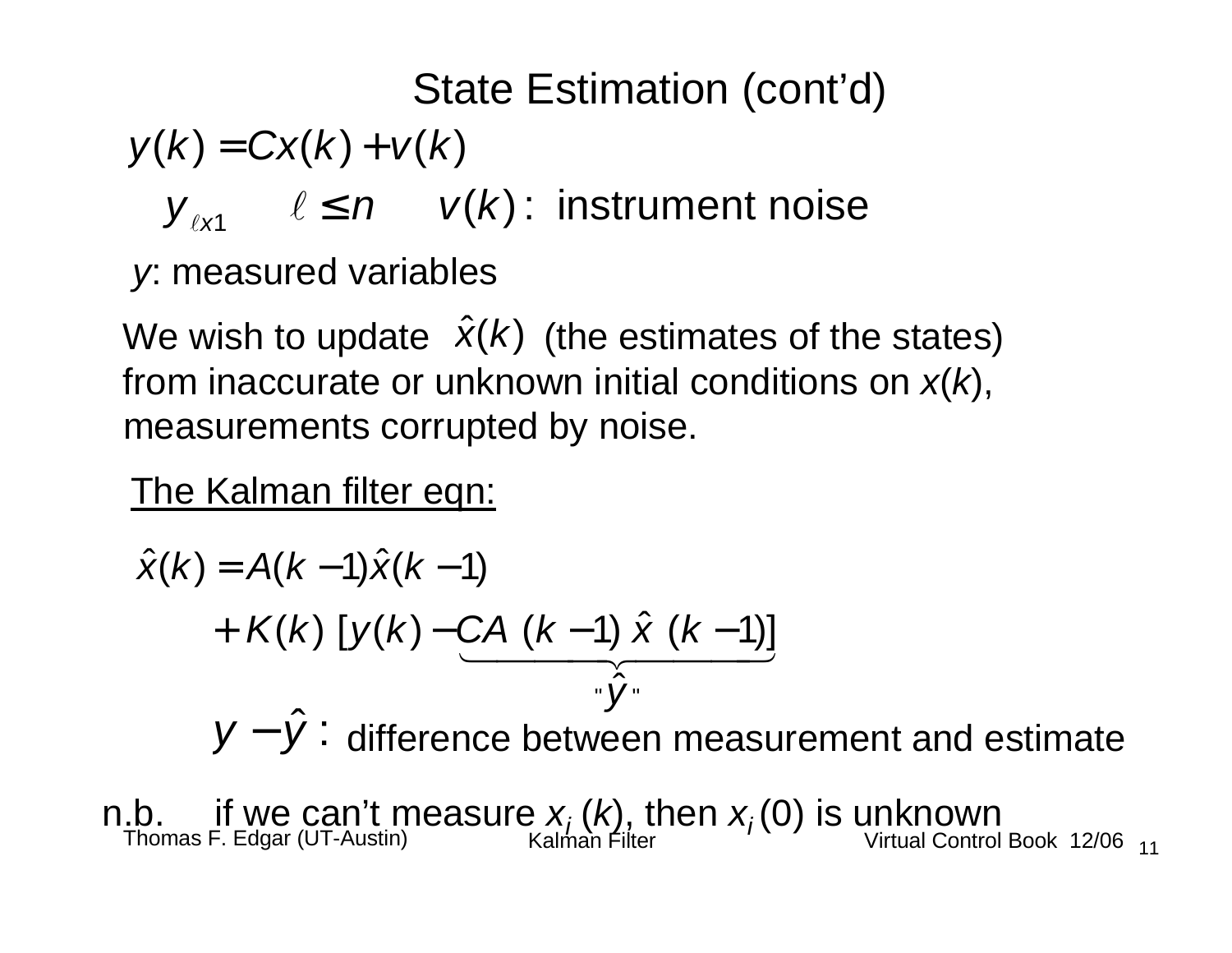Define covariance matrices

 $\bm{\mathsf{Q}}_{_{\!n\!\times\!n\!}} \quad : \quad \mathsf{w}(k) \quad \text{ process noise vector (white)}$ 

 $R_{_{\ell \times \ell}}$  :  $\mathsf{v}(k)$  $\ell \times \ell$   $\blacksquare$ instrument noise vector (white)

Q, R usually diagonal matrices that can be "tuned" (variances needed)

 $w$ ,  $v$  are uncorrelated white noises (characteristics defined by mean, variance)  $\,$ 

markov sequence  $p(w(k+1) / w(k)) = p(w(k+1))$ 

define state error covariance

$$
P = (x_{p} - x)(x_{p} - x)^{T}
$$

x: true value

State estimate covariance

$$
H=(\hat{x}-x)(\hat{x}-x)^T
$$

Thomas F. Edgar (UT-Austin)

) Kalman Filter Virtual Control Book 12/06 <sub>12</sub>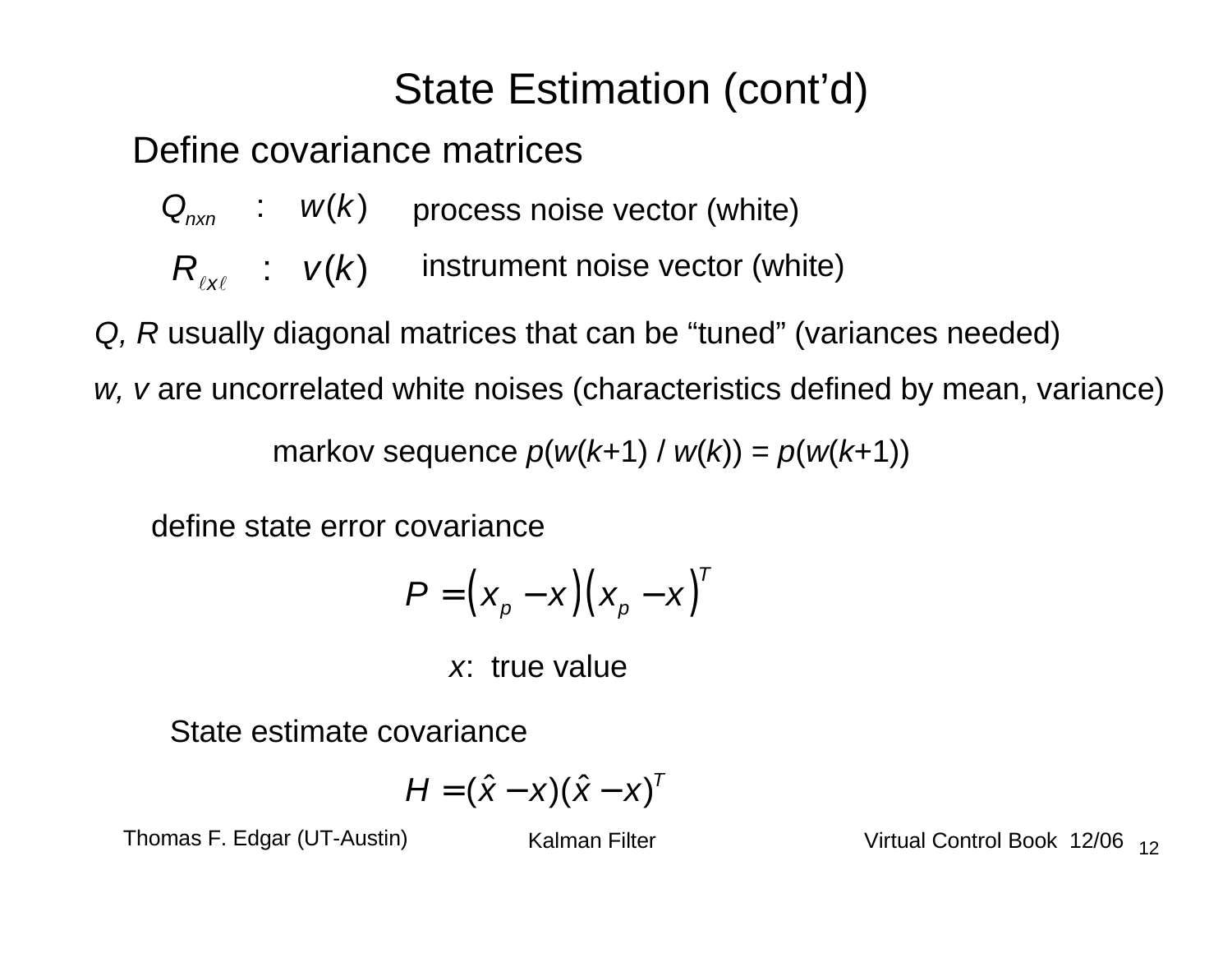given  $\hat{\pmb{\mathsf{x}}} (k$  – 1), an unbiased estimate (min. variance) is

$$
X_p(k) = A(k-1)\hat{x}(k-1)
$$

covariance matrix:

$$
P(k) = \left(x_p - x_k\right)\left(x_p - x_k\right)^T
$$

$$
= [A(k-1)\hat{x}(k-1) - A(k-1)x(k-1) - G(k-1)w(k-1)] \cdot
$$
  

$$
= A(k-1)H(k-1)A(k-1)^{T} + G(k-1)Q(k-1)G(k-1)^{T}
$$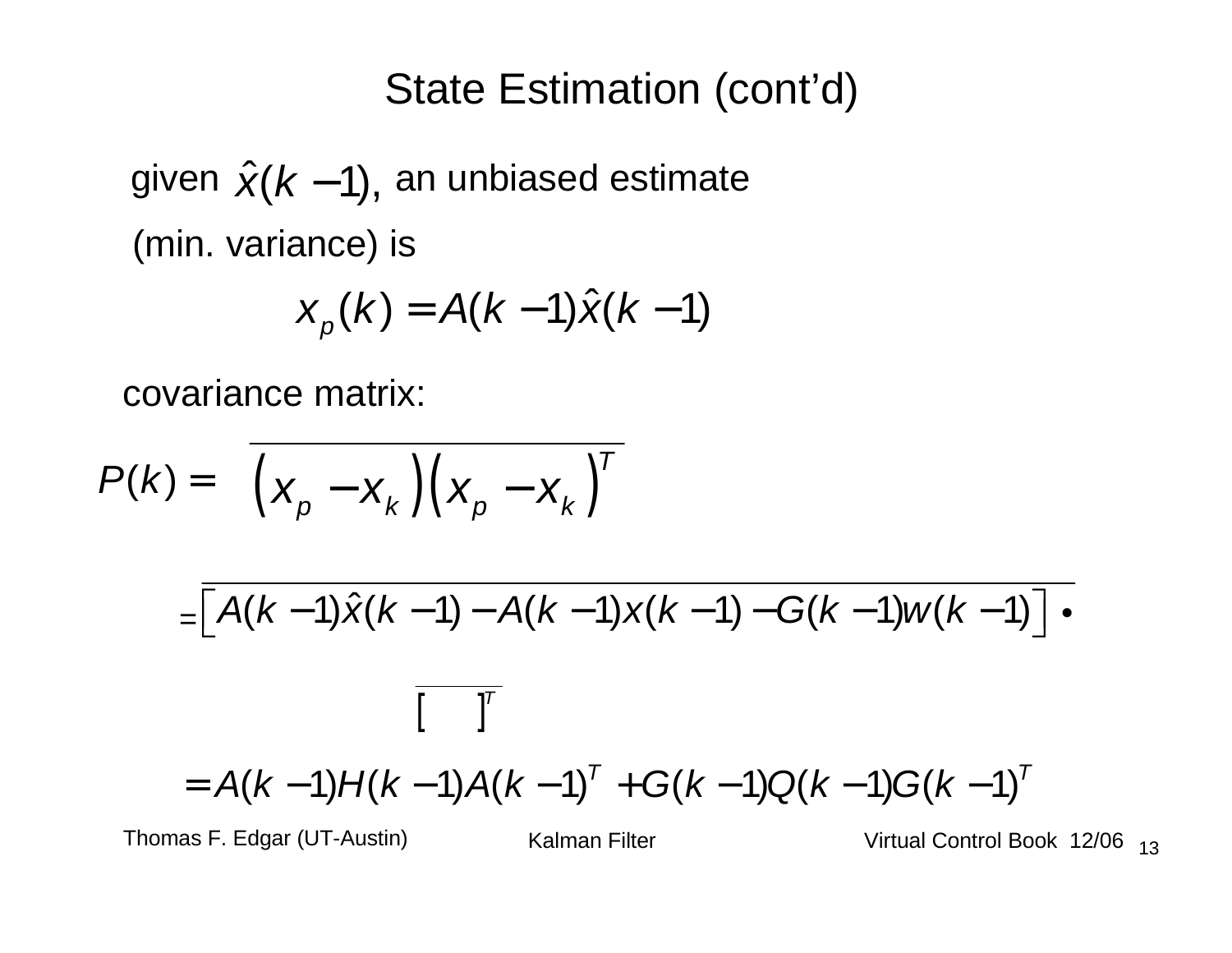adjust measurement eqn. (to obtain square system):

$$
y_{1}(k) = C_{1}x(k) + v_{1}(k) \qquad y = Cx + v
$$
  
\n
$$
nx1 \qquad nxn \qquad nx1 \qquad \ell x1 \qquad \ell xn \qquad \ell x1
$$
  
\n
$$
C_{1} = \left[\frac{C}{D}\right] \qquad D: \text{dummy matrix so } C_{1} \text{ is square}
$$
  
\n
$$
cov(v_{1}) \qquad R_{1} = \left[\frac{R}{O} \frac{O}{\gamma I}\right] \qquad \gamma \to \infty \qquad \text{(bad or missing information on } n - \ell \text{ components)}
$$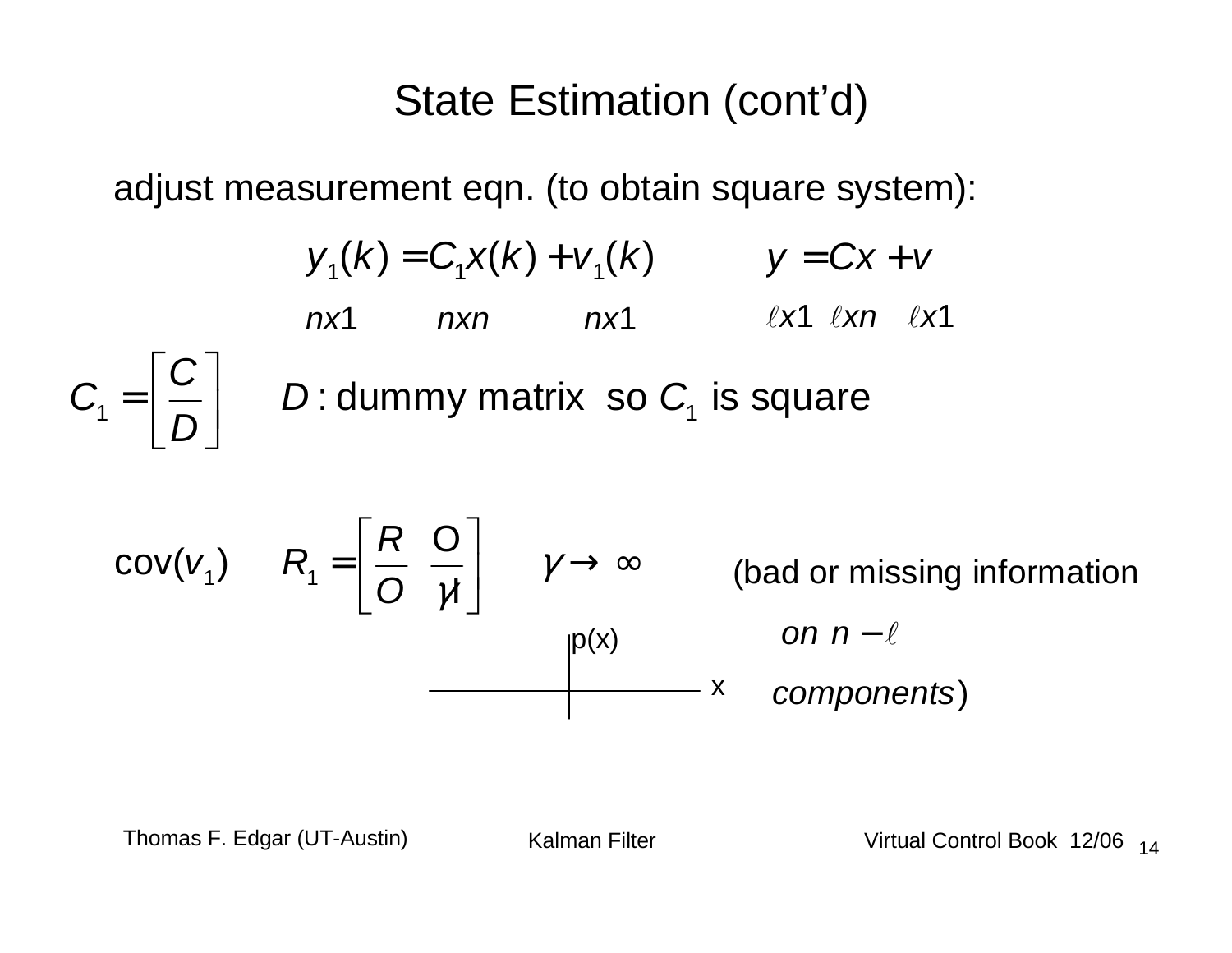Inverting,

 $x(k) = C_1^{-1}[y_1(k) - v_1(k)]$ 

<u>estimate</u>  $X_r(k) = C_1^{-1} y_1(k)$ 

**[**  $\text{cov}\big[\,X_{_r}-X(k)\,\big] = C_{1}^{-1}R_{1}(k)(C_{1}^{-1})^{T}$ 

 $\overline{Ex}$   $C = [1 \ 0]$ 

select  $D = [ 0 \ 1 ]$  to make  $H_1$  invertible

$$
R = 1 \qquad R_1 = \begin{bmatrix} 1 & 0 \\ 0 & N \end{bmatrix} \qquad N \text{ large}
$$

$$
R_1^{-1} = \begin{bmatrix} 1 & 0 \\ 0 & N^1 \end{bmatrix} \qquad \text{note}
$$

potential for roundoff error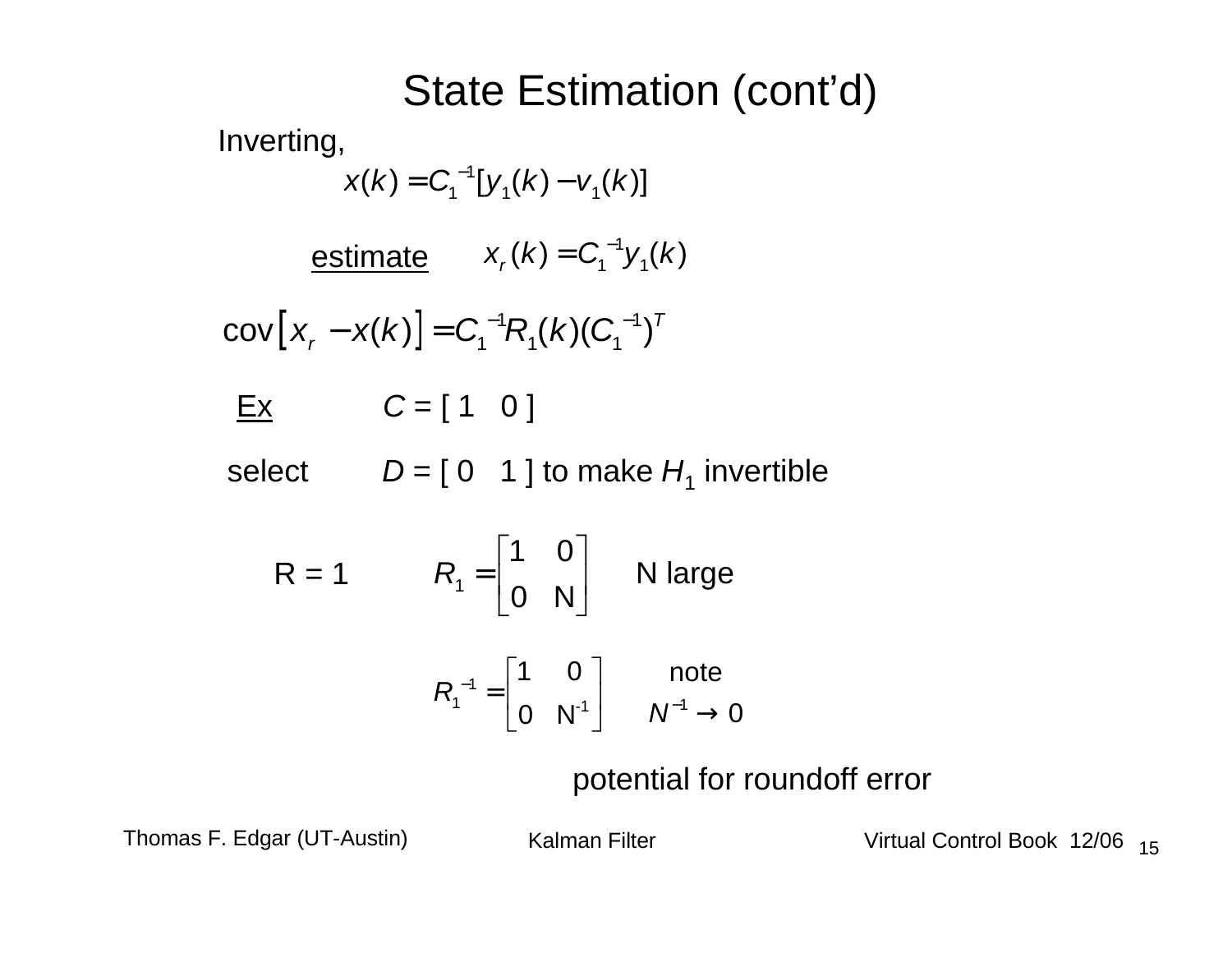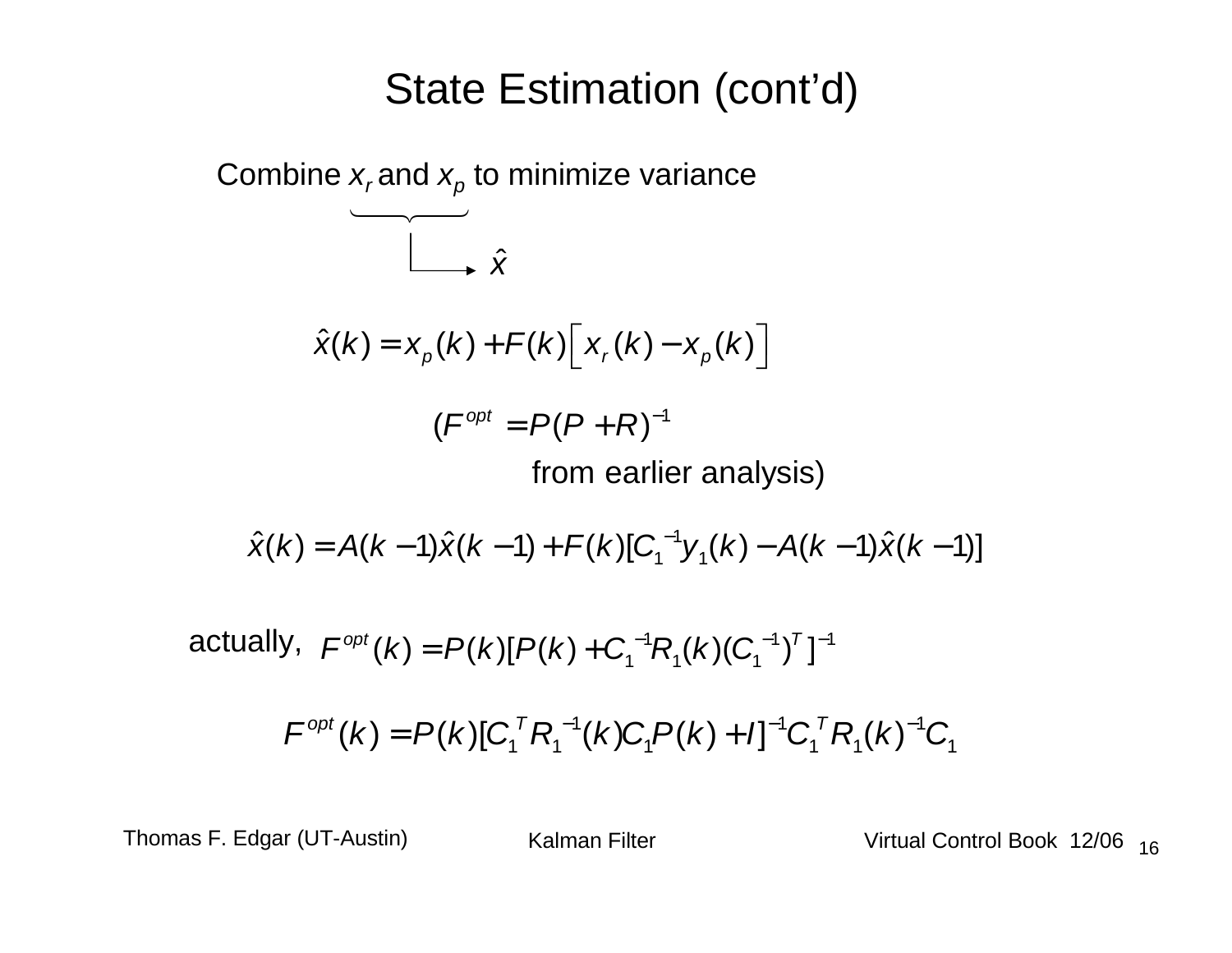$$
\begin{array}{ll}\text{examine} & C_1^T R_1^{-1} C_1 = \left[ C^T D^T \right] \begin{bmatrix} R^{-1} & 0 \\ 0 & \gamma^{-1} I \end{bmatrix} \begin{bmatrix} C \\ D \end{bmatrix} \\ & = C^T R^{-1} C \end{array}
$$

covariance of composite estimate becomes

$$
H(k) = [P(k)CT R-1(k)C + I]-1 P(k)
$$
  
nxn matrix inverse

By rearrangement and matrix identity (reduce size of inverse tobe computed)

$$
H(k) = P(k) - P(k)C^{T}[CP(k)C^{T} + R]^{-1}CP(k)
$$
  
\n
$$
\uparrow
$$
  
\n
$$
H(k) = P(k) - P(k)C^{T}[CP(k)C^{T} + R]^{-1}CP(k)
$$
  
\n
$$
\uparrow
$$
  
\n
$$
\downarrow
$$
  
\n
$$
Virtu
$$

Thomas F. Edgar (UT-Austin)

x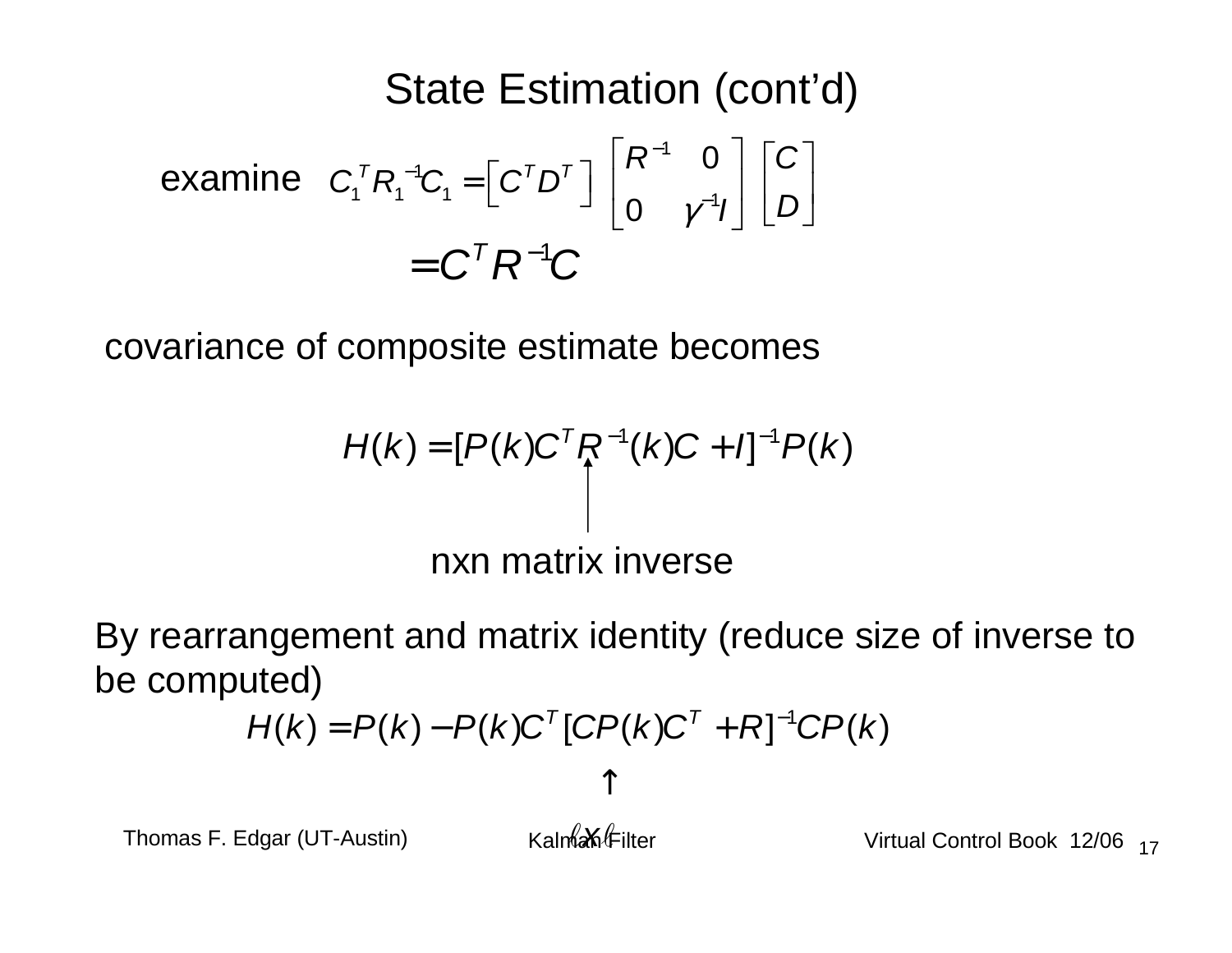# Kalman Filter Algorithm

1. assume  $\hat{\mathsf{x}}(0)$ ,  $\mathsf{H}(0)$ select  $Q, R$ 

2. 
$$
P(1) = A(0) H(0) AT(0) + G(0) QGT(0)
$$

3. 
$$
K(1) = P(1)C^{T} [CP(1)C^{T} + R]_{\ell x\ell}^{-1}
$$
  
4.  $\hat{x}(1) = A(0)\hat{x}(0) + K(1)[y(1) - CA\hat{x}(0)]$ 

update

 $H(1) = P(1) - K(1) C P(1)$ 

return to 2. to generate  $P(2)$ ,  $K(2)$ 

n.b. If  $A$ ,  $G$  are not functions of  $k$ ,

Thomas F. Edgar (UT-Austin)) Kalman Filter Virtual Control Book 12/06 <sub>18</sub>  $P(k)$ ,  $K(k)$  can be generated ahead of time.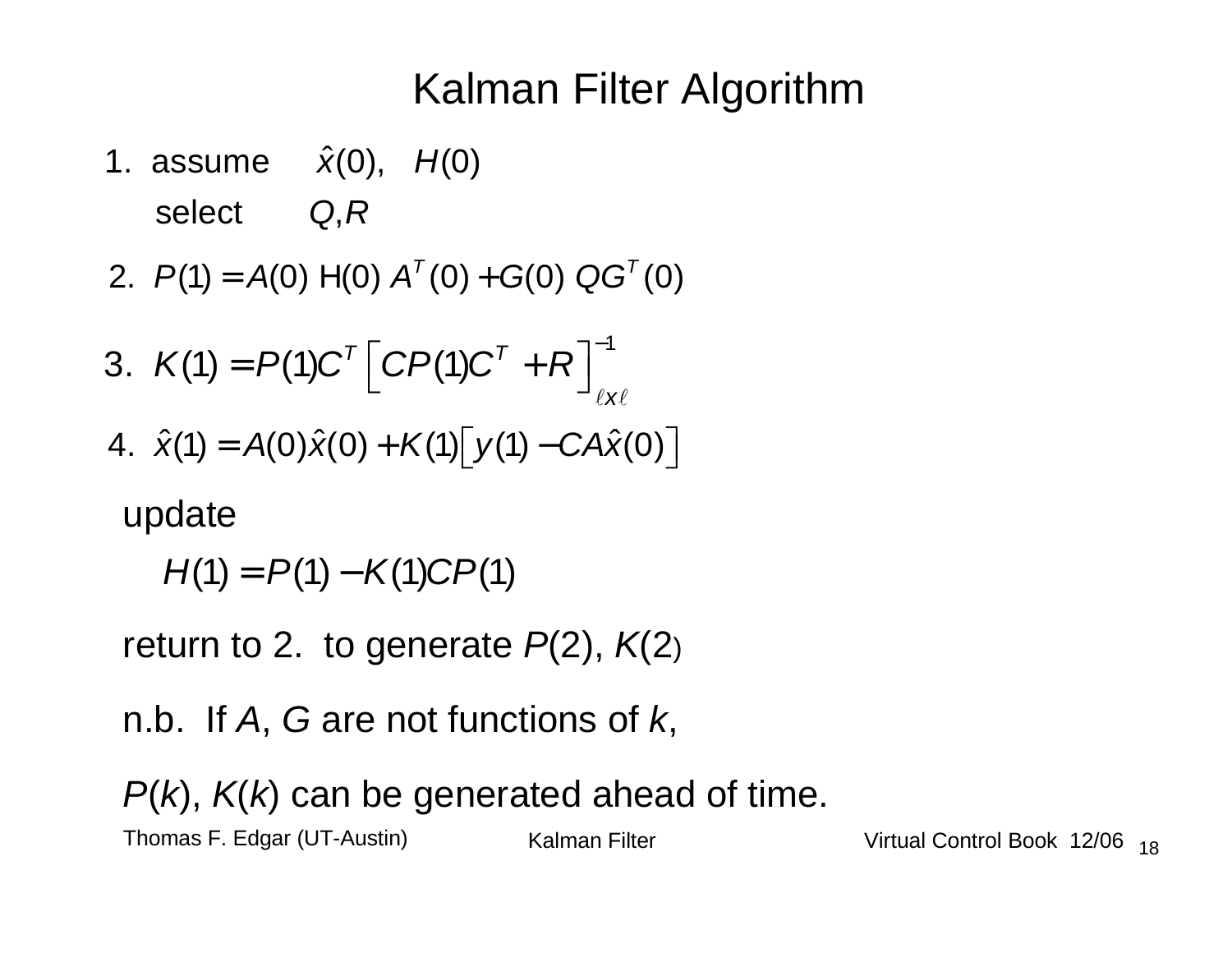#### Kalman Filter Extension

#### **Extensions**

$$
x(k) = A(k-1)\hat{x}(k-1) + B(k-1)u(k-1) + G(k-1)w(k-1)
$$

Kalman filter becomes

$$
\hat{x}(k) = A(k-1)\hat{x}(k-1) + B(k-1)u(k-1) +
$$
  
 
$$
K(k)[y(k) - C[A(k-1)\hat{x}(k-1) + B(k-1)u(k-1)]]
$$

Recursive update for P:

 $P(k) = P(k - i) - P(k - 1)C^{T} [CP(k - 1)C^{T} + R]^{-1}CP(k)$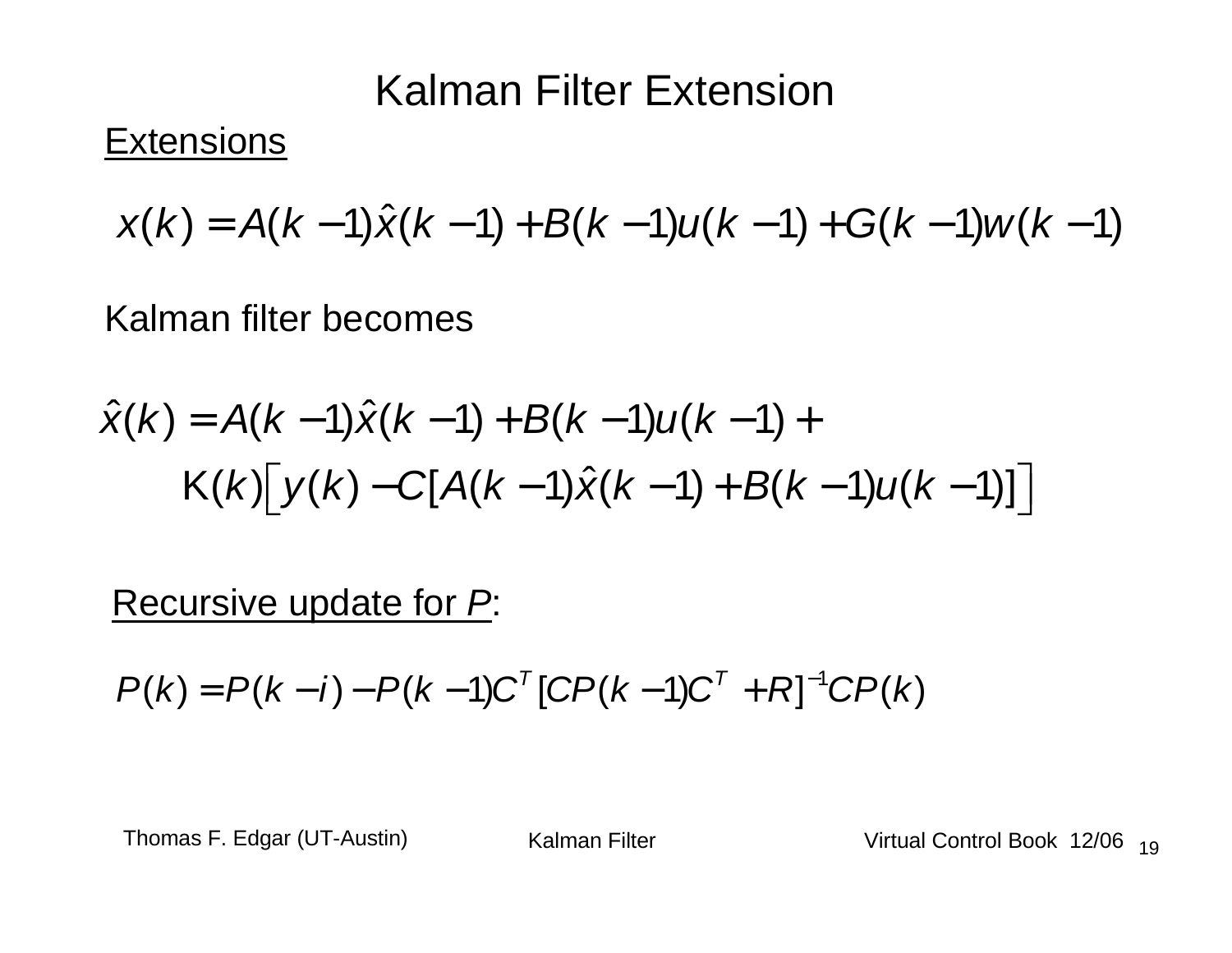Properties of Kalman Filter

(a) It provides an unbiased estimate $E[\tilde{x}(t)] = 0 \quad v \, t > 0$ 

(b)  $P(t)$  is the covariance matrix of  $\tilde{\bm{\mathsf{X}}}$ 

$$
P = E\left[\begin{bmatrix} \tilde{\mathbf{x}} & \tilde{\mathbf{x}}^T \end{bmatrix}\right]
$$

 $P(t)$  found by soln of Riccati eqn. and does not depend on  $y(t)$  – can be calculated a priori

note that 
$$
J(t) = \sum_{i=1}^{n} E(\tilde{x}_{i}^{2}(t))
$$
 (variance)  

$$
= \sum_{i=1}^{n} P_{ij}(t) = tr(P)
$$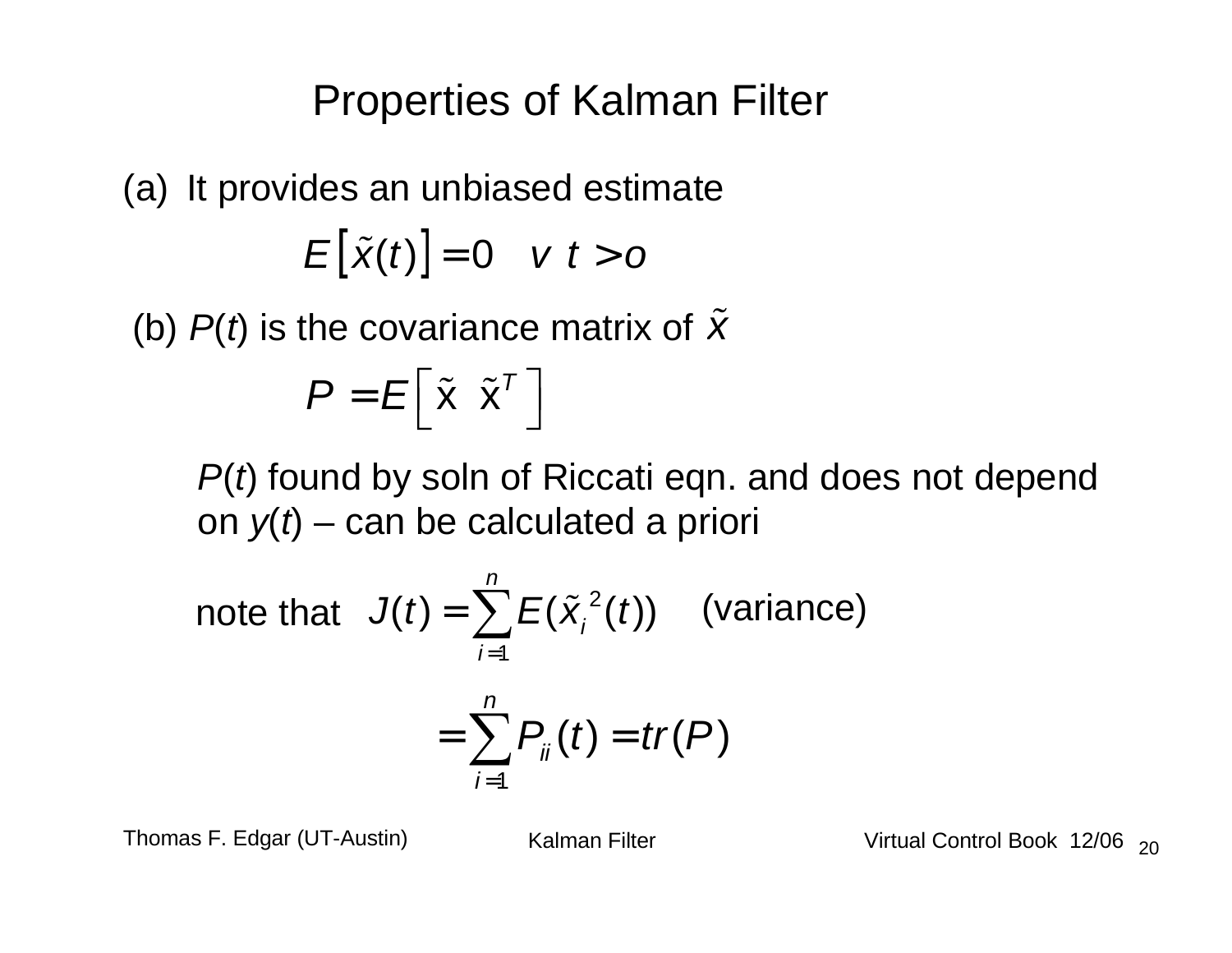Properties of Kalman Filter (cont'd)

(c) Kalman filter is a linear, minimum variance estimator

linear o.d.e. relating  $\hat{\boldsymbol{\mathsf{x}}}$  to  $\boldsymbol{\mathsf{y}}(t)$ 

For non-white (colored) noise, optimal estimatoris not necessarily linear

(d) For long times  $\;(t\to\infty )$ 

$$
K(t) \to \overline{K}
$$
  
 
$$
P(t) \to \overline{P}
$$
 s.s. Riccati eqn.

don't have to update gain matrix

(e) note similarity to LQP)(Kalman filter uses initial condition)